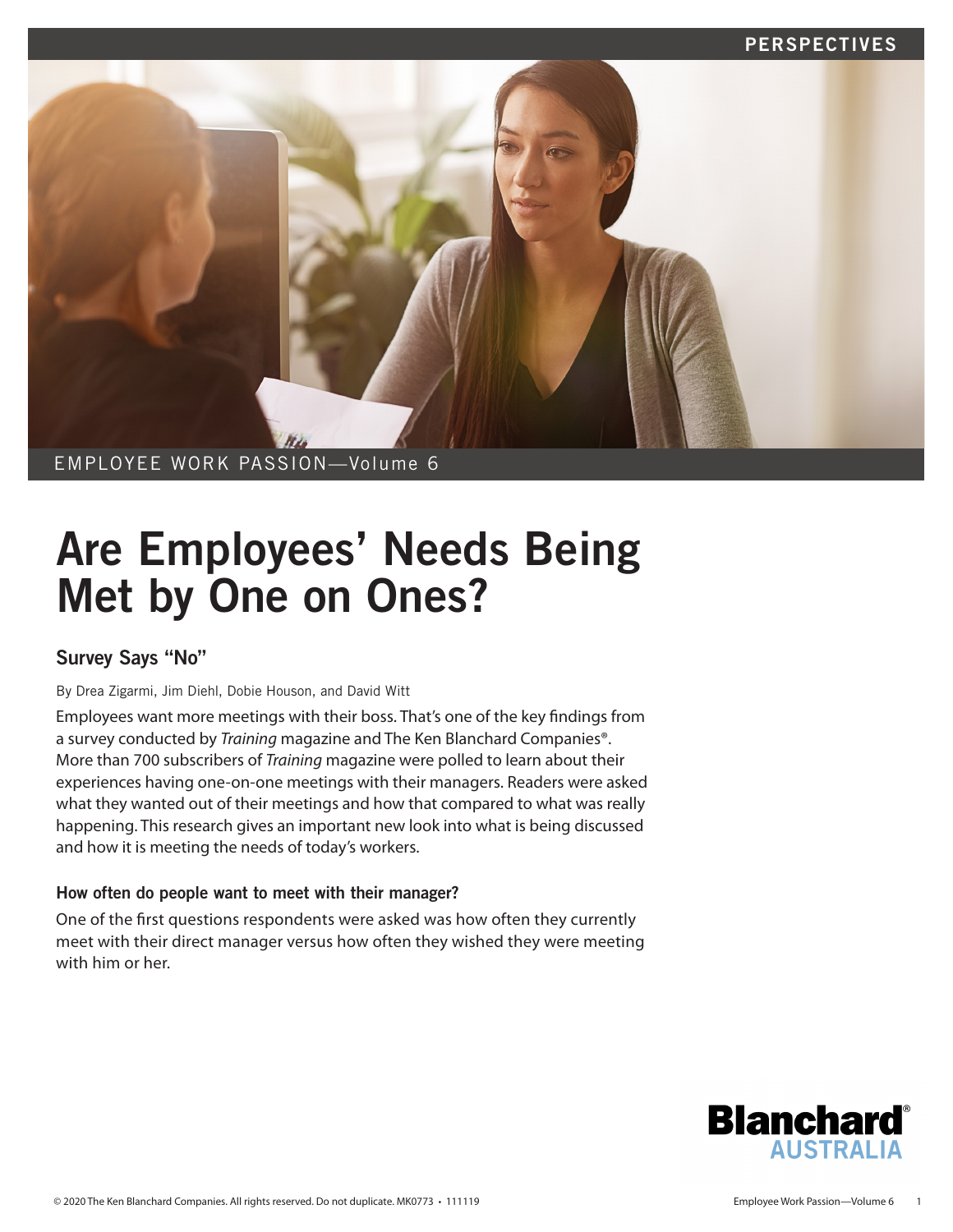### Key Takeaways Figure 1

- 89% of people want to meet with their manager on at least a monthly basis, with 44% of the people polled wanting to meet at least once per week.
- Only 73% of people actually do meet at least once a month. Only 34% of people actually meet at least once per week.
- Gender Differences—A closer look at responses by gender identified that one sex prefers to meet more often. Which gender prefers more frequent check-ins to talk? *Men!*

Participants could choose answers ranging from "Rarely or Never" on the low side to "More than once a week" on the high side. A summary of the 700-plus people who responded appears below. The two columns on the left represent combined answers from respondents who chose once a month, twice a month, once a week, or more than once a week. The two columns on the right are a subset of the larger group representing people who chose once a week or once a week or more as their responses.





### Figure 2: Men versus women—desired frequency to meet



### Key Takeaways Figure 2

- 89% of women want to meet at least monthly, 40% want to meet at least weekly.
- 92% of men want to meet at least monthly, 52% want to meet at least weekly.

### One-on-One Timing and Responsibility for Agenda

The survey also looked at some of the details regarding length of time for the meeting and who respondents felt should be responsible for setting the agenda. Participants could choose from three time frames: 30 minutes or less, 30 minutes to one hour, or more than one hour. The results showed that the majority of people desired and currently met in the 30- to 60-minute midrange.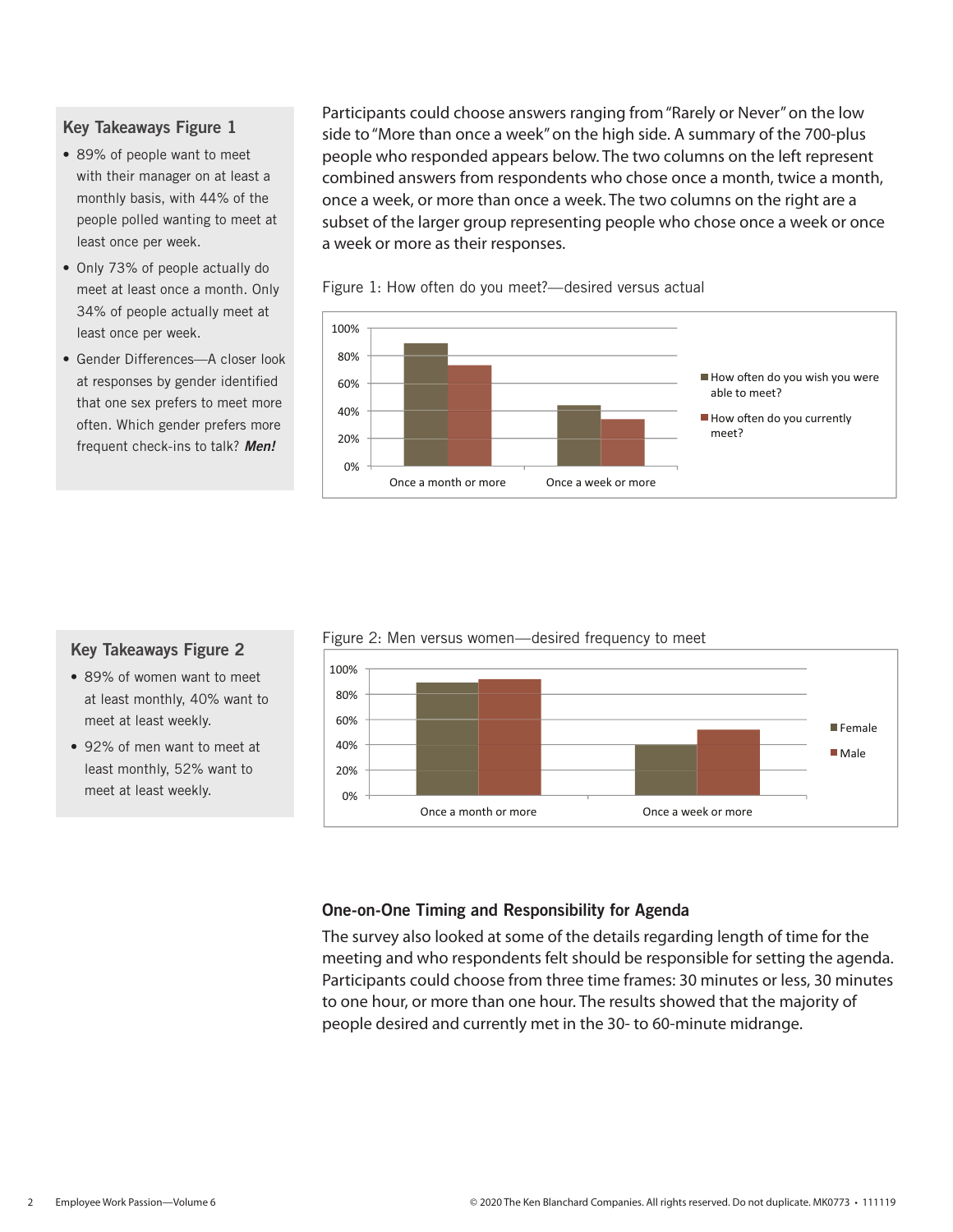

70%

### Figure 3: Length of meeting—desired versus actual



### Key Takeaways Figure 3

• 65% of people want to meet for 30 minutes to 60 minutes when they get together with their manager.

# Responsibility for Setting the Agenda

When it came to setting the agenda for one-on-one meetings, the overwhelming majority of people wanted to take on the responsibility themselves.

Figure 4: Who should have responsibility for setting one-on-one agenda?



# Key Takeaways Figure 4 • 69% of people believe they

should set the agenda.

# Desired Topics versus Actual Topics Discussed during One-on-One Meetings

Next the survey looked at what people want to talk about during their one-onones versus what they actually do talk about.

Several common topics usually discussed by managers and direct reports were identified: Goal Setting, Goal Review, Performance Feedback, Problem Solving, Soliciting Support, Problems with Colleagues, and Personal Issues. Respondents were asked to identify how often they would like to discuss these types of issues during their time with their manager and report on how much time they actually spent on these types of issues. Figures 5 through 11 show the results and key takeaways for each topic.



### Key Takeaways Figure 5

• 70% of people want to have Goal Setting conversations Often or All the Time, but only 36% actually do. (28% say they Rarely or Never discuss future goals and tasks.)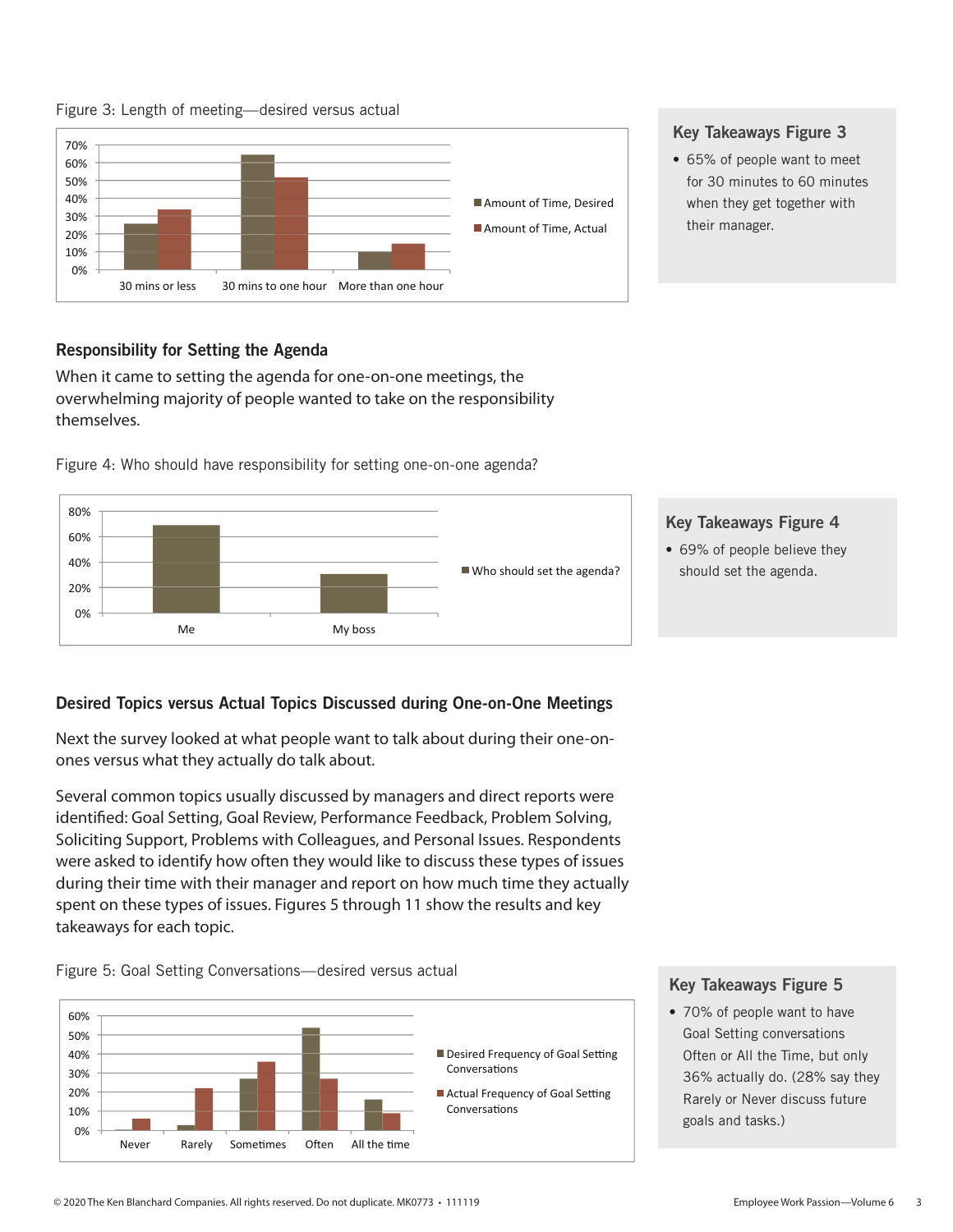Figure 6: Goal Review Conversations—desired versus actual

#### 0% 10% 20% 30% 40% 50% 60% Never Rarely Sometimes Often All the time Desired Frequency of Goal Review Conversations Actual Frequency of Goal Review Conversations

# Key Takeaways Figure 7

Key Takeaways Figure 6 • 73% of people want to have Goal Review conversations Often or All the Time, but only 47% actually do. (26% say they Rarely or Never discuss current goals and tasks.)

• 67% of people want to have Performance Feedback conversations Often or All the Time, but only 29% actually do. (36% say they Rarely or Never receive Performance Feedback.)

Figure 7: Performance Feedback Conversations—desired versus actual



# Key Takeaways Figure 8

• 64% want to discuss Problem Solving Often or All the Time, while 50% actually do. (19% say they Rarely or Never do.)

### Figure 8: Problem Solving Conversations—desired versus actual

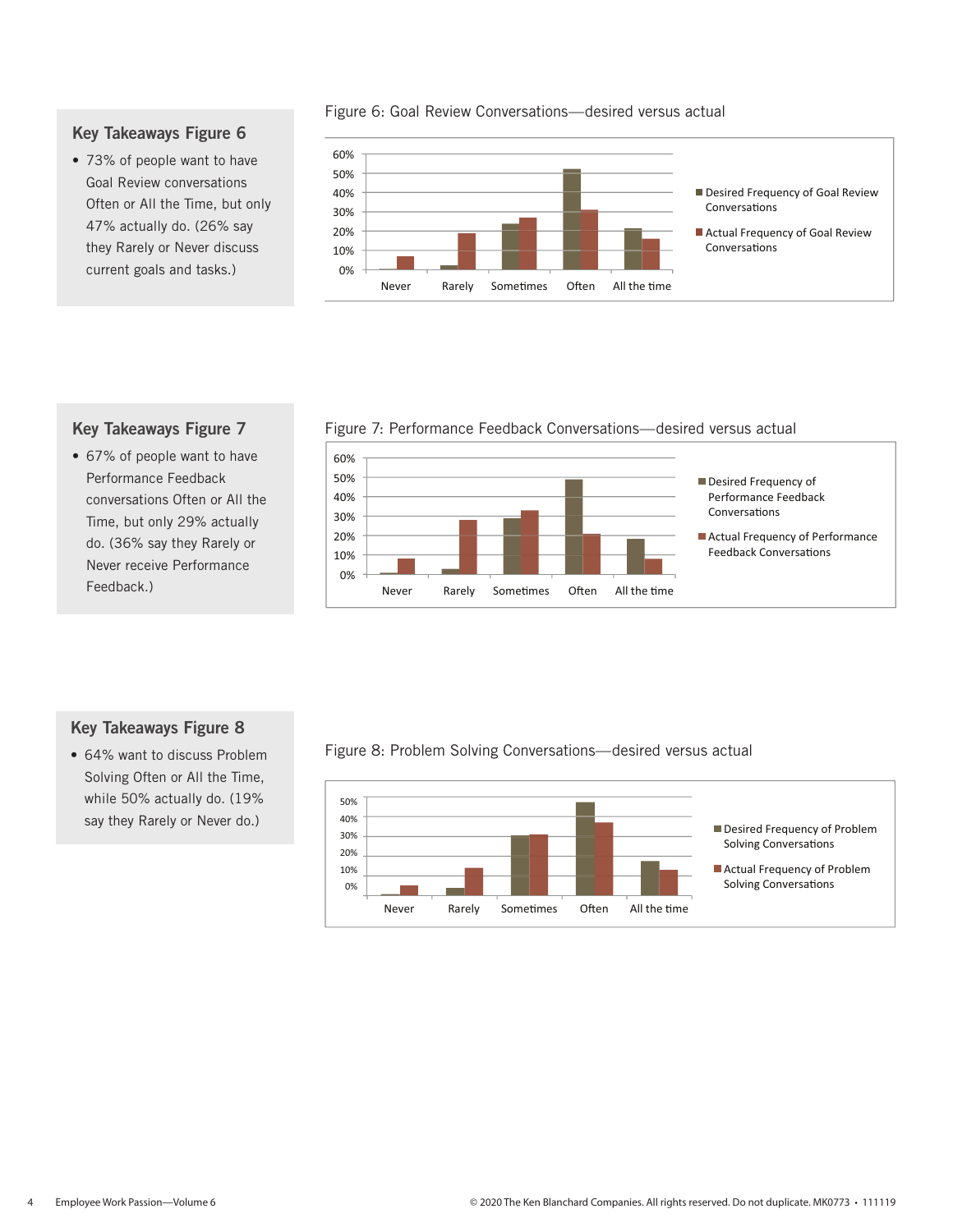



### Key Takeaways Figure 9

• 63% would like to Solicit Support Often or All the Time from their boss on projects, but only 49% experience it. (18% say they Rarely or Never have Soliciting Support conversations.)

Figure 10: Problems with Colleagues Conversations—desired versus actual



Figure 11: Personal Issues Conversations—desired versus actual



# Key Takeaways Figure 10

• 64% wish they could talk about Problems with Colleagues on an Often or All the Time basis, but only 8% actually do.

### Key Takeaways Figure 11

• This is the one area where desired frequency and actual frequency match up for respondents. Only 5% of people want to discuss Personal Issues on an Often or All the Time basis and only 5% actually do. (68% don't desire to discuss personal issues and 76% don't discuss them.)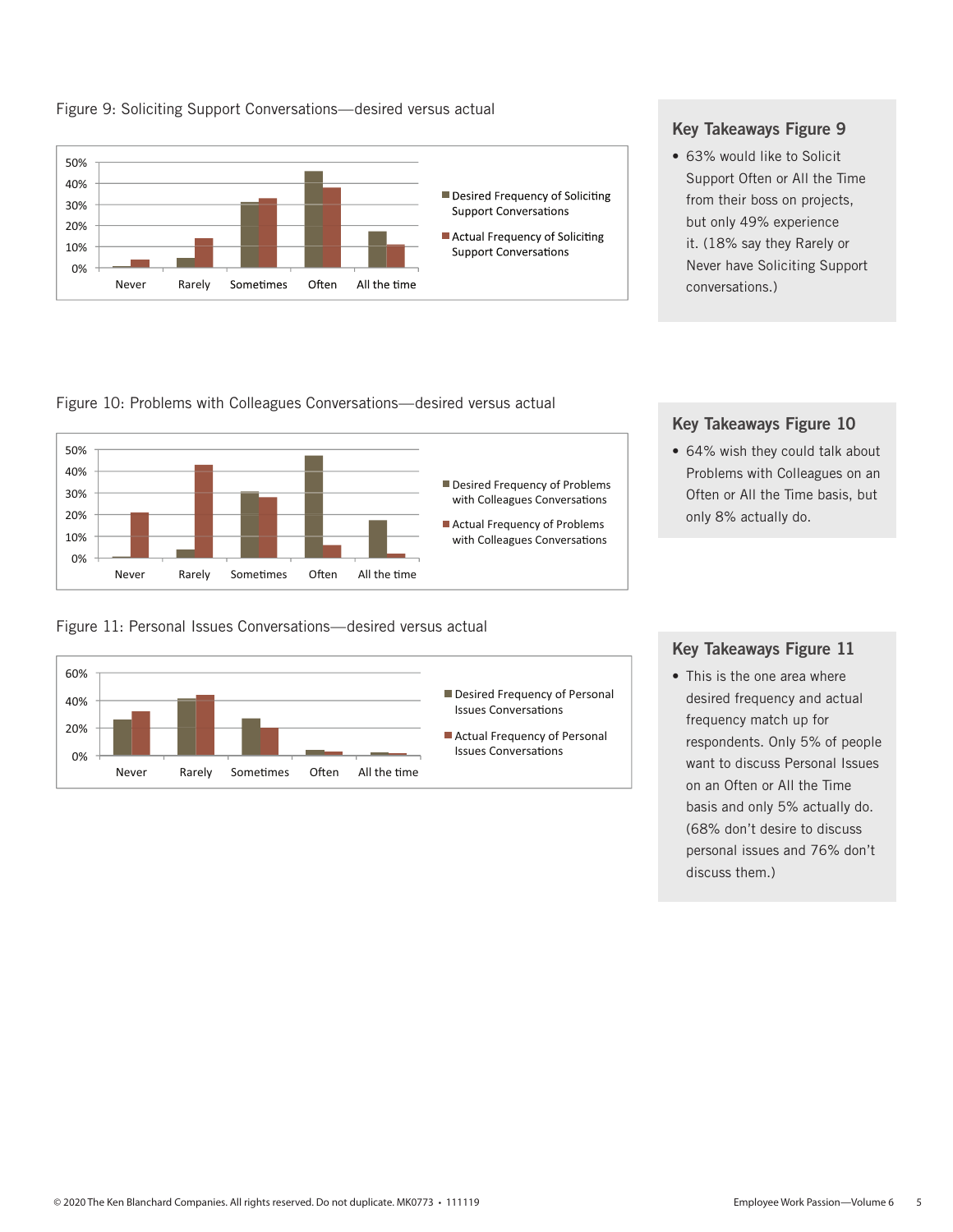### Additional Topics

In addition to the seven topics respondents could choose from in the survey, an open text option was available for participants to identify additional subjects they have discussed during one-on-ones with their supervisor. More than 30% of the respondents added other items. Summarising the individual responses into larger themes identified four additional concepts worth noting.

- 1. Strategy: More than 50 different respondents identified brainstorming business opportunities, ideas to improve processes and tasks, plans for upcoming projects, and strategic planning to meet business goals as topics they have discussed with their manager.
- 2. Updates: A similar number of respondents identified general information updates as topics covered. Information sharing included latest performance indicators and updates on corporate strategy, objectives, culture, and leadership priorities.
- 3. Issues: Day-to-day operational issues, including those related to organisation structure and business processes were mentioned third most often. Personnel, management styles, and communication gaps were all discussed. Budgeting, resources, and permission to proceed with tasks that require executive approval were also identified.
- 4. Boss' agenda: In the fourth most mentioned theme, respondents said they often found themselves discussing the needs of their boss instead of their own—for example, the boss' personal concerns, issues, and relationships in the organisation.

# Impact and implications for leaders

One-on-ones are an important way that leaders demonstrate that they care about employees. Spending time is a clear indication that an employee's work is important and that he or she is a valued member of the team. It's also a way for managers to make themselves available to help direct reports as needed.

In this survey, 89% of respondents identified that they would prefer to meet with their direct supervisor on at least a monthly basis, and 44% of the people polled indicated that they wanted to meet at least once per week.

A 10- to 16-point gap currently exists, according to the survey data, with only 73% of people actually meeting at least once a month and only 34% of people actually meeting at least once per week.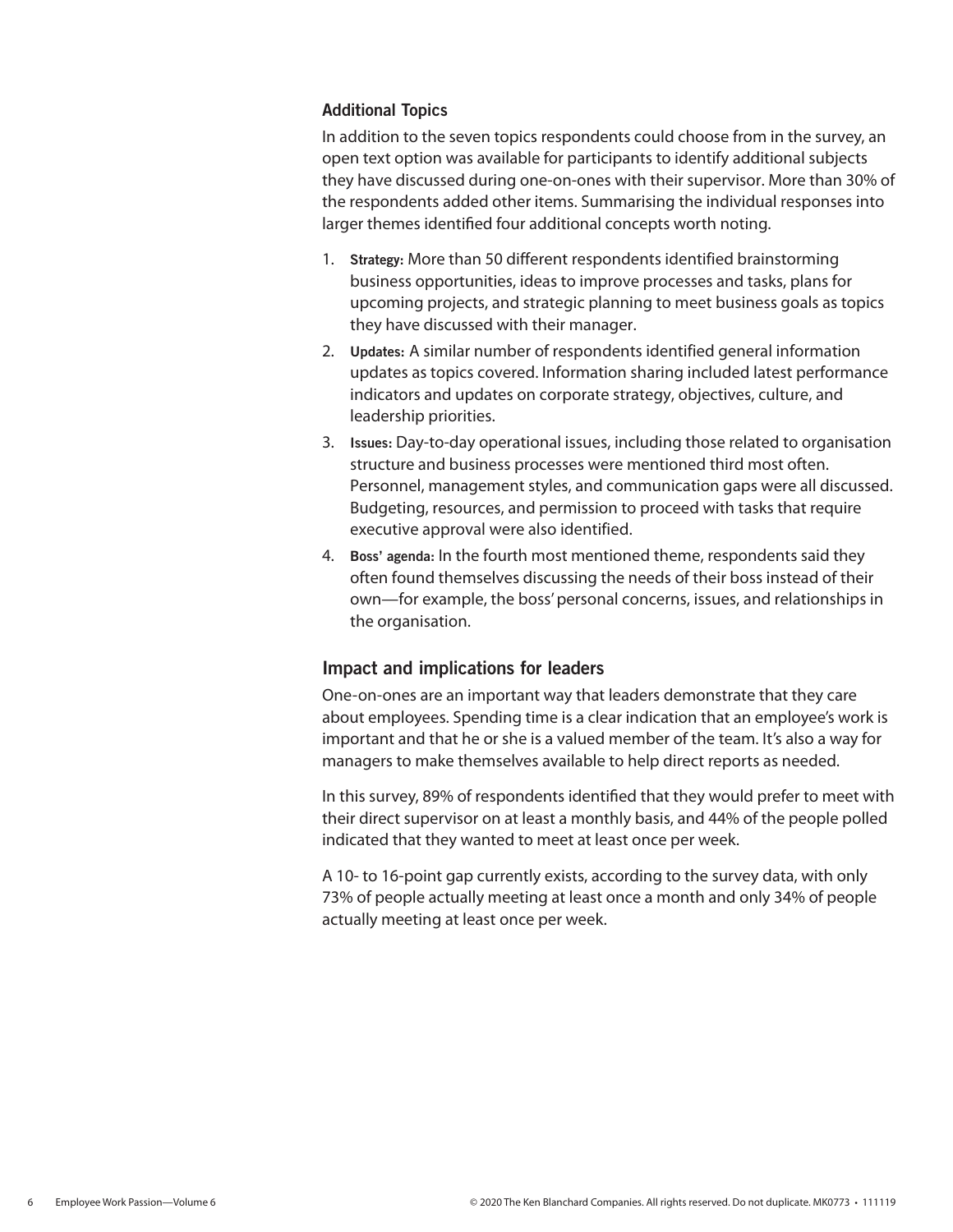# Managers need to make more time for their people

On six of seven specific issues related to performance management—Goal Setting, Goal Review, Performance Feedback, Problem Solving, Soliciting Support, and Problems with Colleagues—at least 63% of respondents say that they want to discuss these issues on an Often or All the Time basis, but only 47% to 50% of them get that chance.

For two of the most important performance management areas, Goal Setting and Performance Feedback, the actual number of people saying they talk Often or All the Time is only 36% and 29%, respectively. Even more concerning, 28% say they Rarely or Never have Goal Setting conversations with their manager, and 36% say they Rarely or Never have Performance Feedback conversations.

### Make time today

Where you spend your time is a clear indication of what you value. Performance management literature is clear on the importance of setting goals, providing day-to-day coaching, and reviewing performance on a frequent basis.

Using this survey data as a starting point, organisations can begin to evaluate and encourage their managers to spend more time with their people. Most people want and need to have conversations with their immediate supervisors. It's one of the foundations for strong, productive relationships that align people with the work of the organisation in a satisfying and meaningful way. Smart organisations will get started today!